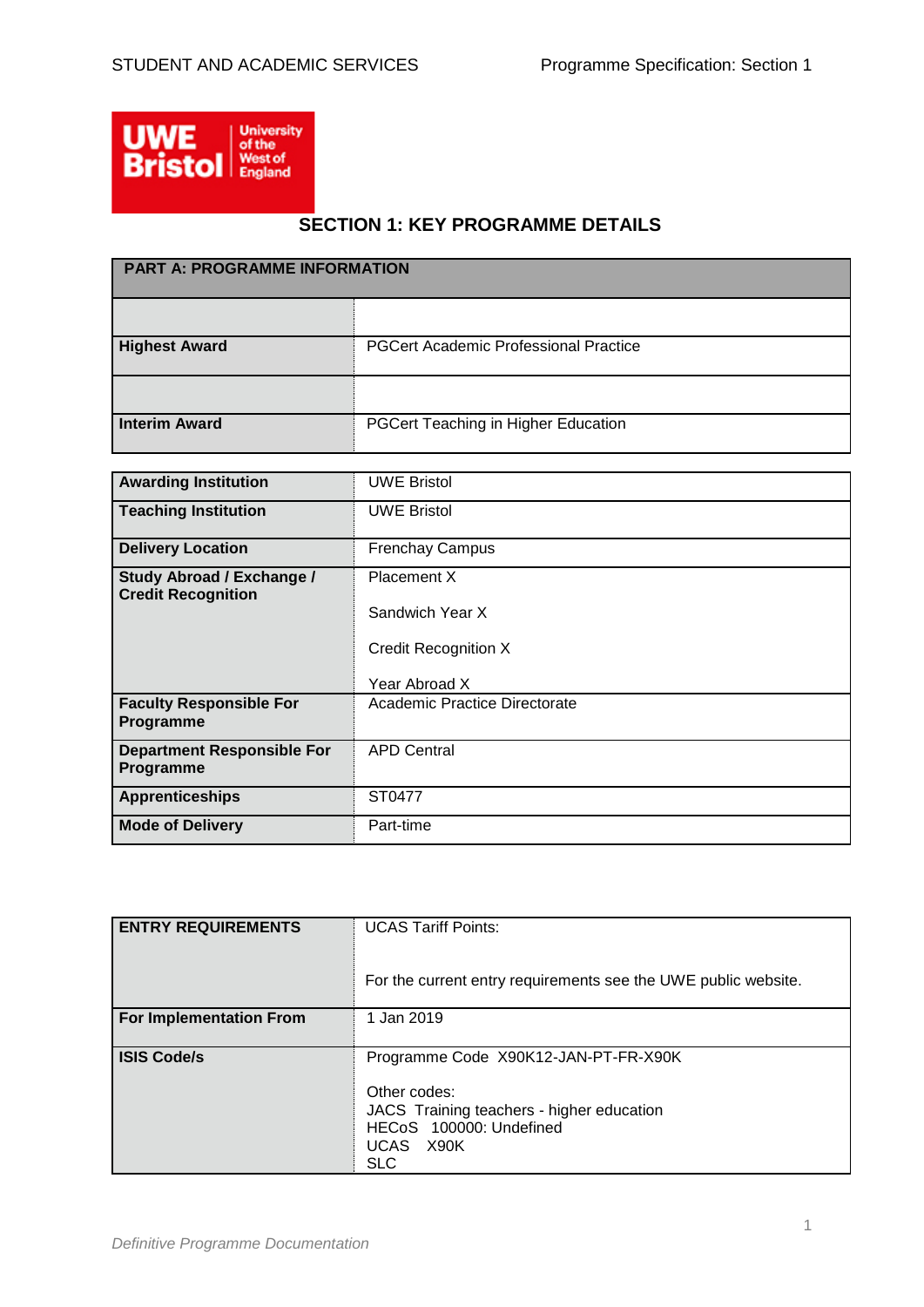# **SECTION 2: PROGRAMME OVERVIEW, AIMS and LEARNING OUTCOMES**

## **PART A: PROGRAMME OVERVIEW, AIMS and LEARNING OUTCOMES**

### **1. (Programme) Overview (c. 400 words)**

The Postgraduate Certificate in Academic Professional Practice (PGCAPP) is an award designed for those who are directly responsible for teaching and learning in higher education. The programme contributes to the UWE CPD framework and is pending accreditation by the Higher Education Academy (HEA). The programme also provides a credit-bearing qualification embedded within the training provision of the Academic Professional Apprenticeship.

#### **2. Educational Aims (c. 4-6 aims)**

The programme aims to:

Develop transformational reflective practice of those who teach and support learning;

Facilitate the development of the appropriate understanding of curriculum development and associated pedagogic knowledge, skills, and values to develop effective HE practitioners who put students at the centre of their programmes and practice;

Provide an introduction to research and teaching-related processes and structures at UWE;

Support participants in the recognition and management of the diverse and competing demands of professional academic practice;

Engender a culture which promotes equality and diversity through the design and development of inclusive programmes and practice;

Promote evidence-based enquiry within an ethical framework to support the development of programmes, research and practice.

**3. Programme and Stage Learning Outcomes (c. 6-8 outcomes)**

**Programme (Learning) Outcomes (POs)**

### **Knowledge and Understanding**

| - A1 | Demonstrate a critical understanding and evidence-informed approach to the<br>design of inclusive learning and curricula, and research. |
|------|-----------------------------------------------------------------------------------------------------------------------------------------|
| - A2 | Evaluate and apply a range of student assessment and feedback strategies.                                                               |
| A3   | Use and critically analyse a range of resources and technologies to support                                                             |
|      | effective academic professional practice.                                                                                               |

### **Intellectual Skills**

B1 Evaluate and critically reflect on their academic practice to enhance their approach and to plan continuing professional development.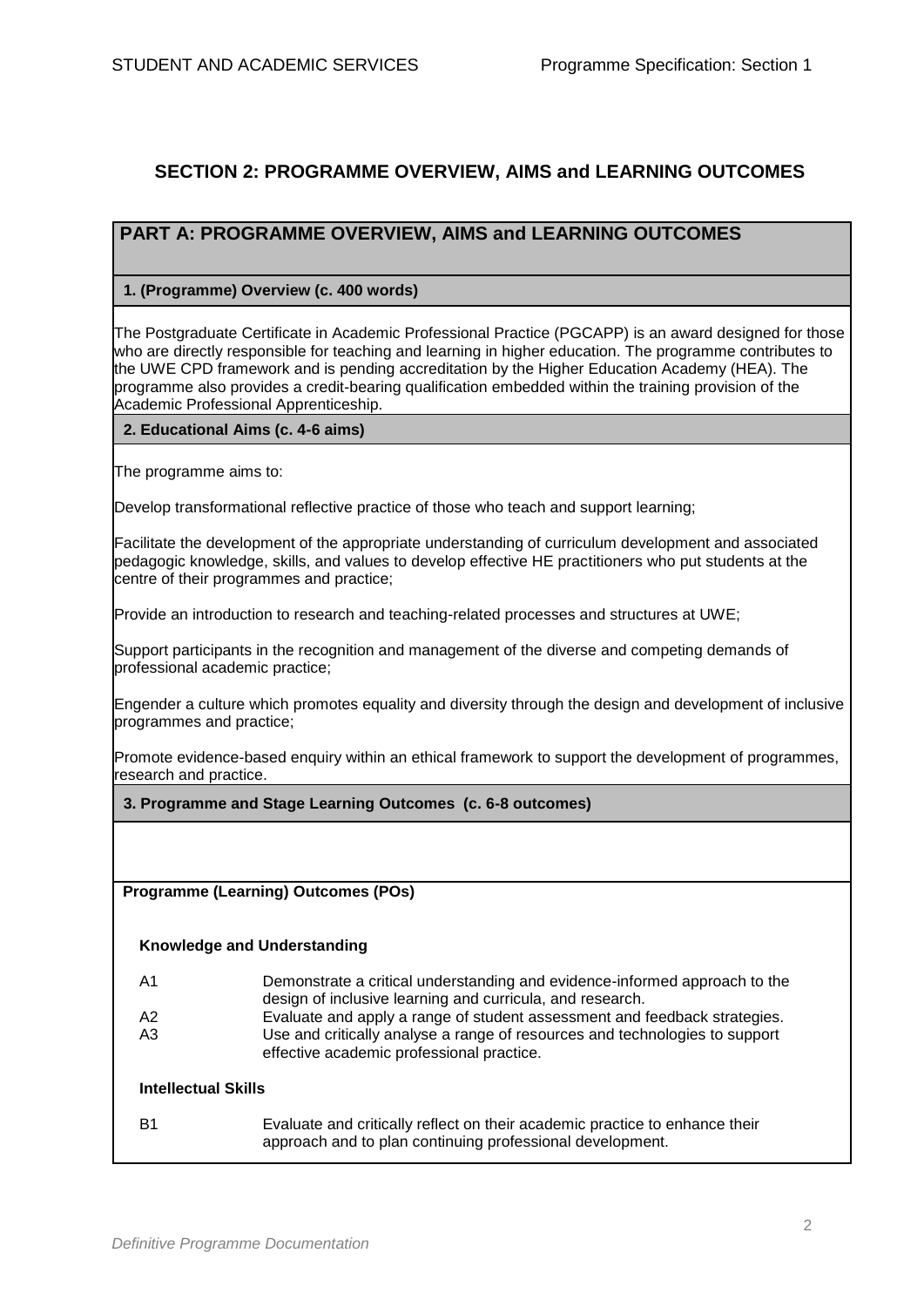|                | <b>PART A: PROGRAMME OVERVIEW, AIMS and LEARNING OUTCOMES</b>                                                                                                                                         |
|----------------|-------------------------------------------------------------------------------------------------------------------------------------------------------------------------------------------------------|
| B <sub>2</sub> | Recognise and value the circumstances of individuals (self, students and peers)<br>and how these can impact wellbeing, learning and professional practice, and<br>adapt their approaches accordingly. |
|                | <b>Subject/Professional Practice Skills</b>                                                                                                                                                           |
| C <sub>1</sub> | Demonstrate through reflection and practice an holistic approach to integrating<br>teaching, research and professional practice.                                                                      |
| C <sub>2</sub> | Situate academic practice in the wider context of HE including appropriate<br>professional, international, national and institutional policies, processes and<br>strategies.                          |
|                | <b>Transferable Skills and other attributes</b>                                                                                                                                                       |
| D1             | Demonstrate effective communication, dissemination and organisational skills.                                                                                                                         |

# **PART B: Programme Structure**

## **1. Structure**

## **Year 1**

Participants who do not complete URJNCG-0-M Professional Development for Advanced Academic Practice but who successfully complete the 3 credit-bearing modules will be eligible for the default award of Postgraduate Certificate Teaching in Higher Education.

### **Year 1 Compulsory Modules**

| Code        | <b>Module Title</b>                                               | Credit | Type       |
|-------------|-------------------------------------------------------------------|--------|------------|
| URJNCL-20-M | Enhancing Learning and<br>Teaching in Higher Education<br>2018-19 | 20     | Compulsory |
| URJNCK-20-M | <b>Enquiry into Academic Practice</b>                             | 20     | Compulsory |